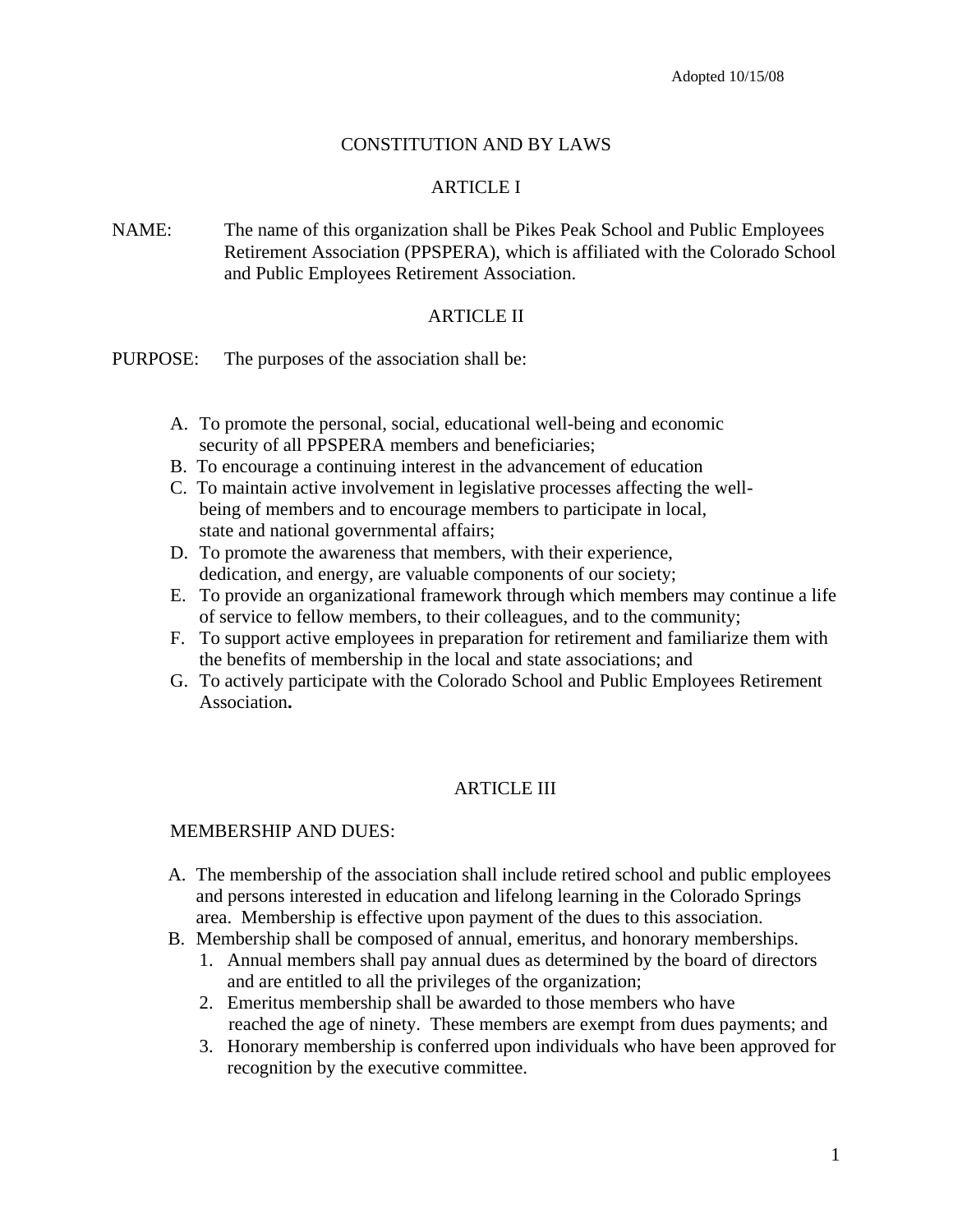### C. Dues

- 1. The annual membership dues are payable to the treasurer or membership chairperson.
- 2. The annual local membership dues shall be determined by the board of directors, with the approval of the membership, and are for the fiscal year which begins on September 1 and ends on August 31; and
- 3. The present dues of the Colorado School and Public Employees Retirement Association may be collected with the local dues.

# ARTICLE IV

#### :OFFICERS, ELECTIONS, TERMS:

- A. Except as otherwise provided by law or in these bylaws, the direction and management of the affairs and funds of the association shall be vested in the board of directors. The constitution bylaws of the association shall be consistent with the bylaws and constitution of CSPERA;
	- 1. The board of directors shall be the elected officers and chairpersons of the standing committees;
	- 2. The board of directors shall be members of good standing in the association and CSPERA;
	- 3. The board of directors shall act as the major policy and decision making body, responsible for the concerns, direction, and management of the affairs and funds of the association.
		- a. Any expenditure of surplus funds must be approved by a 2/3 vote of the board of directors at a regular or special constituted meeting. Surplus funds are defined as money received during a given year in excess of the approved budget or unexpended funds.
		- b. If this association should disband, the remaining funds will be disbursed as determined by the board of directors.
	- 4. The board of directors shall meet at least four times a year. Special meetings may be called at any time by the president, or by request of members of the board, or by members of the association.
	- 5. The board shall be subject to the orders of the local unit.
	- 6. The board shall submit to the members a budget for the year to be approved no later than May 31;
	- 7. A majority of the membership of the board of directors shall constitute a quorum;
	- 8. The members of the board of directors shall perform other duties as assigned by the president;
	- 9. The title "emeritus board member" may be bestowed upon a board member in honor of service and contributions to the association by the board of directors. Emeritus board members shall be non-voting life-time members of the board of directors unless they resign.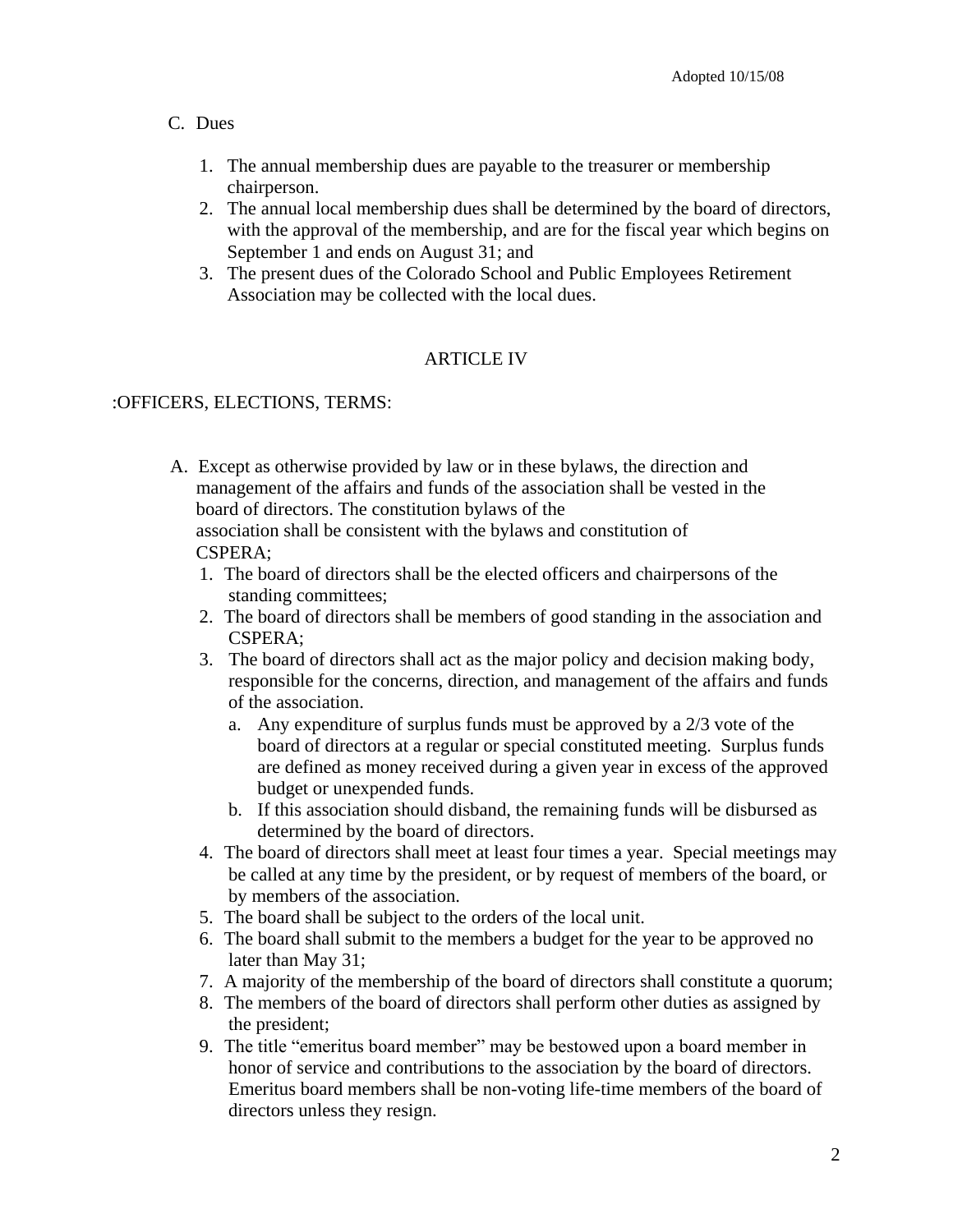# B. EXECUTIVE COMMITTEE

1. The executive committee of the board of directors shall be the elected officers of the association. The elected officers shall be president, president- elect, and immediate past president,

secretary, and treasurer and CSPERA representative;

- 2. The executive committee shall act for the board of directors between meetings of the board.
- 3. The executive committee shall provide for audit and control of funds as necessary to assure their safekeeping and complete accounting.
- 4. The executive committee shall perform such other duties as may be expedient.
- 5. Meetings of the executive committee shall be called at the request of the president. The president-elect may call a meeting of the executive committee for the purpose of approving appointments and making plans for the coming year.
- 6. A majority of the membership of the executive committee shall constitute a quorum.

### C. ELECTION OF OFFICERS

- 1. The officers of this association shall be elected no later than May 31 from a list of nominees submitted by the nominating committee. The president-elect shall be elected yearly. The secretary shall be elected in even years and the treasurer and the CSPERA representative shall be elected in odd years. The term of office shall be two years with the exception of the president- elect's term which shall be for a total of three years. (One as president- elect, one as president, and one as immediate past president.)
- 2. Additional nominations may be made from the floor when called by the presiding officer. Officers may be eligible for reelection.
- 3. The method of voting shall be determined by the presiding officer at the time of the election.
- 4. Vacancies shall be filled by the president with the approval of the executive committee or by the board of directors.
- 5. The elected officers must be members in good standing of the association and CSPERA.
- 6. Officers may be removed for just cause upon the recommendation of the executive committee to the board of directors after due process and hearing by the board of directors. Removal shall require two-thirds vote of the board of directors by written ballot.

### D. MEETINGS

- 1. There shall be at least four general membership meetings per year. The first meeting of the new year will be for membership payment and presentation of the goals.
- 2. Twenty-five members shall constitute a quorum at general membership meetings.

#### E. ASSOCIATION DISBANDMENT

- 1. The board of directors shall make such recommendation.
- 2. The board shall seek approval by a majority at a general meeting of PPSPERA.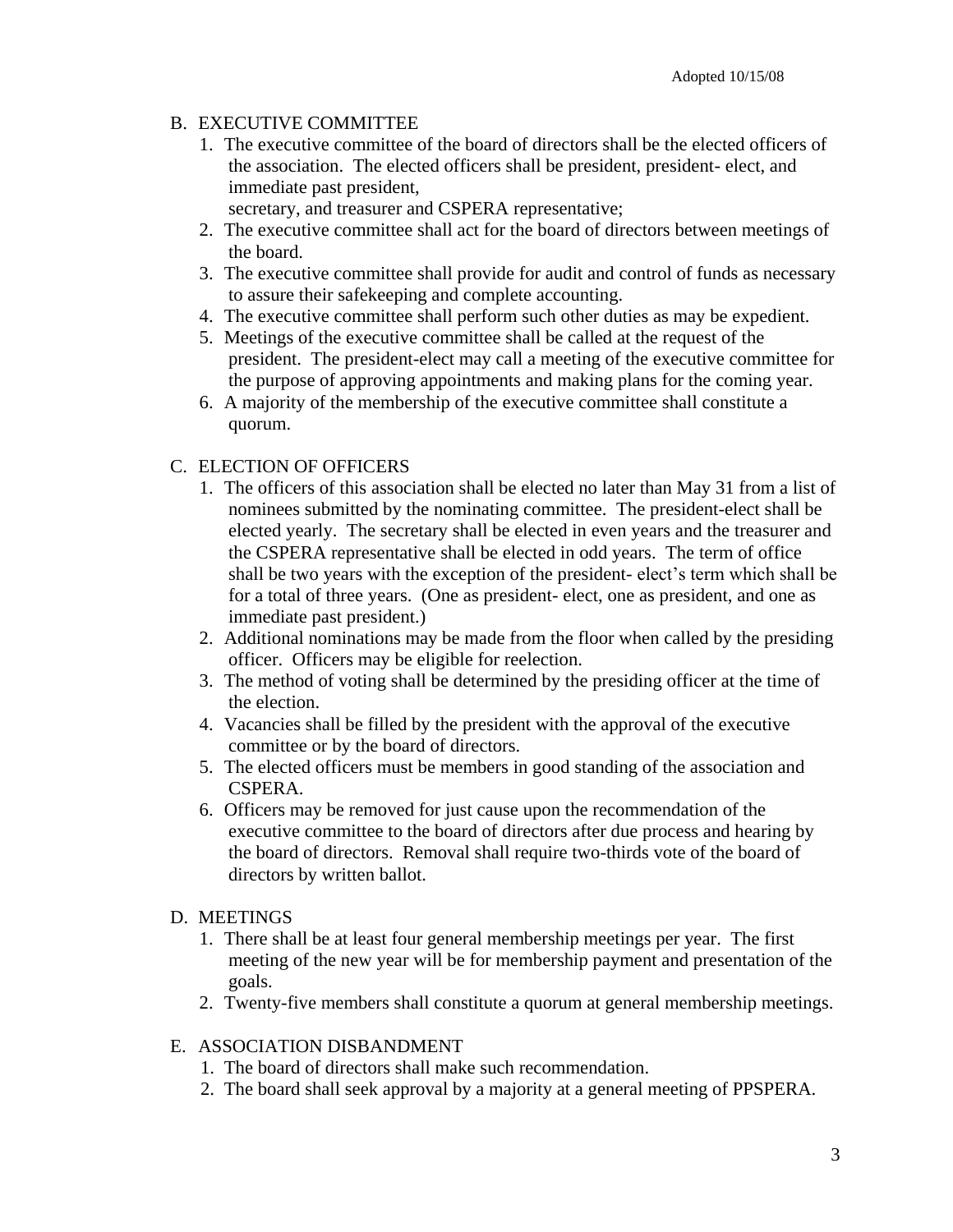# ARTICLE V

#### DUTIES OF OFFICERS

#### A. PRESIDENT

- 1. The president shall preside at all general meetings, at meetings of the executive committee, and at meetings of the board of directors;
- 2. The president shall appoint, with the approval of the executive committee, chairpersons of standing and special committees. The president shall appoint the nominating committee;
- 3. The president shall prepare agendas for meetings;
- 4. The president shall prepare a calendar of events for the membership to be published in the spring newsletter;
- 5. The president shall perform other duties as may be assigned by the board of directors.

## B. PRESIDENT-ELECT

- 1. The president elect shall assume the presidency should a vacancy occur;
- 2. The president- elect shall preside at all meetings in the absence of the president;
- 3. The president-elect shall assume the duties of the president whenever the president is unable to act;
- 4. The president-elect shall assist the president in the execution of the duties of the presidency; and
- 5. The president-elect shall perform other duties as may be delegated by the president.

#### C. PAST-PRESIDENT

- 1. The past-president shall chair the nominating committee;
- 2. The past-president shall serve in the absence of the president and the presidentelect; and
- 3. The past-president shall perform other duties as may be delegated by the president.

#### D. SECRETARY

- 1. The secretary shall record and keep a permanent file of the minutes of all general meetings, of meetings of the board of directors, and of meetings of the executive committee;
- 2. The secretary shall have available for reference at all meetings a copy of the association bylaws, a copy of Robert's Rules of Order and a list of the officers and committees.
- 3. The secretary shall have charge of such correspondence as is delegated by the president or the board of directors;
- 4. The secretary shall keep on file all incoming communications and copies of all outgoing correspondence;
- 5. The secretary shall make certain that copies of relevant correspondence and other materials are sent to the appropriate officer; and
- 6. The secretary shall perform other duties as assigned by the president.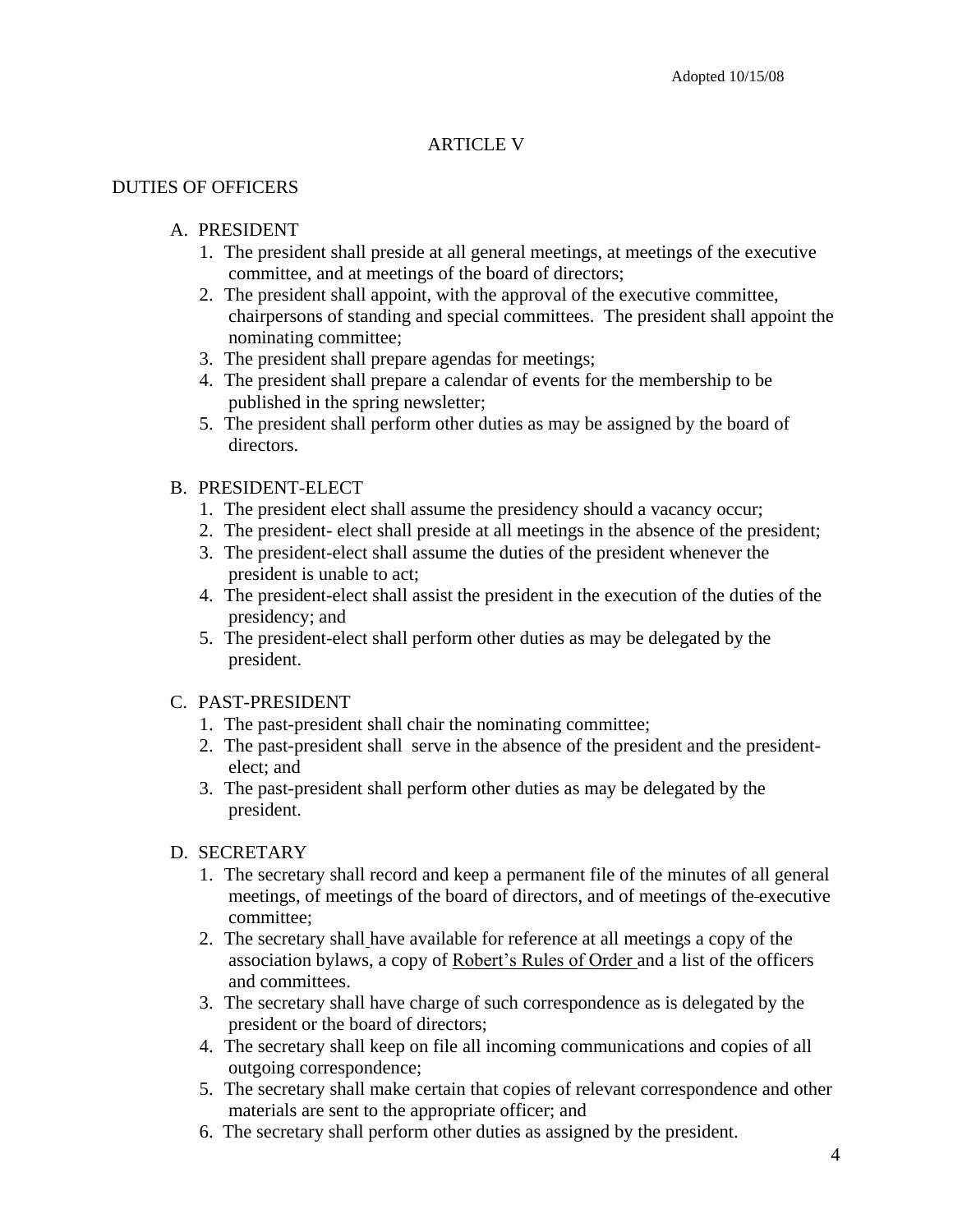# E. TREASURER

- 1. The treasurer shall be responsible for collecting and recording the receipt of membership dues and for recording any other monies;
- 2. The treasurer shall be responsible for paying all bills provided for in the budget or confirmed by the president;
- 3. The treasurer shall be responsible for keeping a proper set of books;
- 4. The treasurer shall be responsible for rendering a financial report no later than May 31 and at such other times as requested by the executive committee or the board of directors;
- 5. The treasurer shall chair the finance committee;
- 6. The treasurer shall make all financial records available for audit;
- 7. The treasurer shall forward dues of state memberships to the CSPERA office;
- 8. The treasurer shall present full financial reports to the executive committee, board of directors, and finance committee; and
- 9. The treasurer shall perform other duties as assigned by the president.

# F. CSPERA REPRESENTATIVE

- 1. The CSPERA representative shall sit as a voting member of the CSPERA board of directors;
- 2. The CSPERA representative shall attend state board of directors meetings;
- 3. The CSPERA representative shall act as a liaison between state and local boards; and
- 4. The CSPERA representative shall perform duties as assigned by the president.

# ARTICLE VI

# COMMITTEES:

- A. The standing committees of the association may include but not be limited to:
	- 1. AARP Representative
	- 2. Finance
	- 3. Community Service/Volunteers
	- 4. Courtesy
	- 5. Electronic Communications
	- 6. Health Insurance
	- 7. Historian
	- 8. Legislative
	- 9. Membership
	- 10.Newsletter/Publicity
	- 11.Nominating
	- 12.Program
	- 13.Pre-retirement
	- 14.Scholarship
	- 15.Social
	- 16.Ad hoc committees/ task forces shall be appointed as deemed necessary to carry on the work of the association